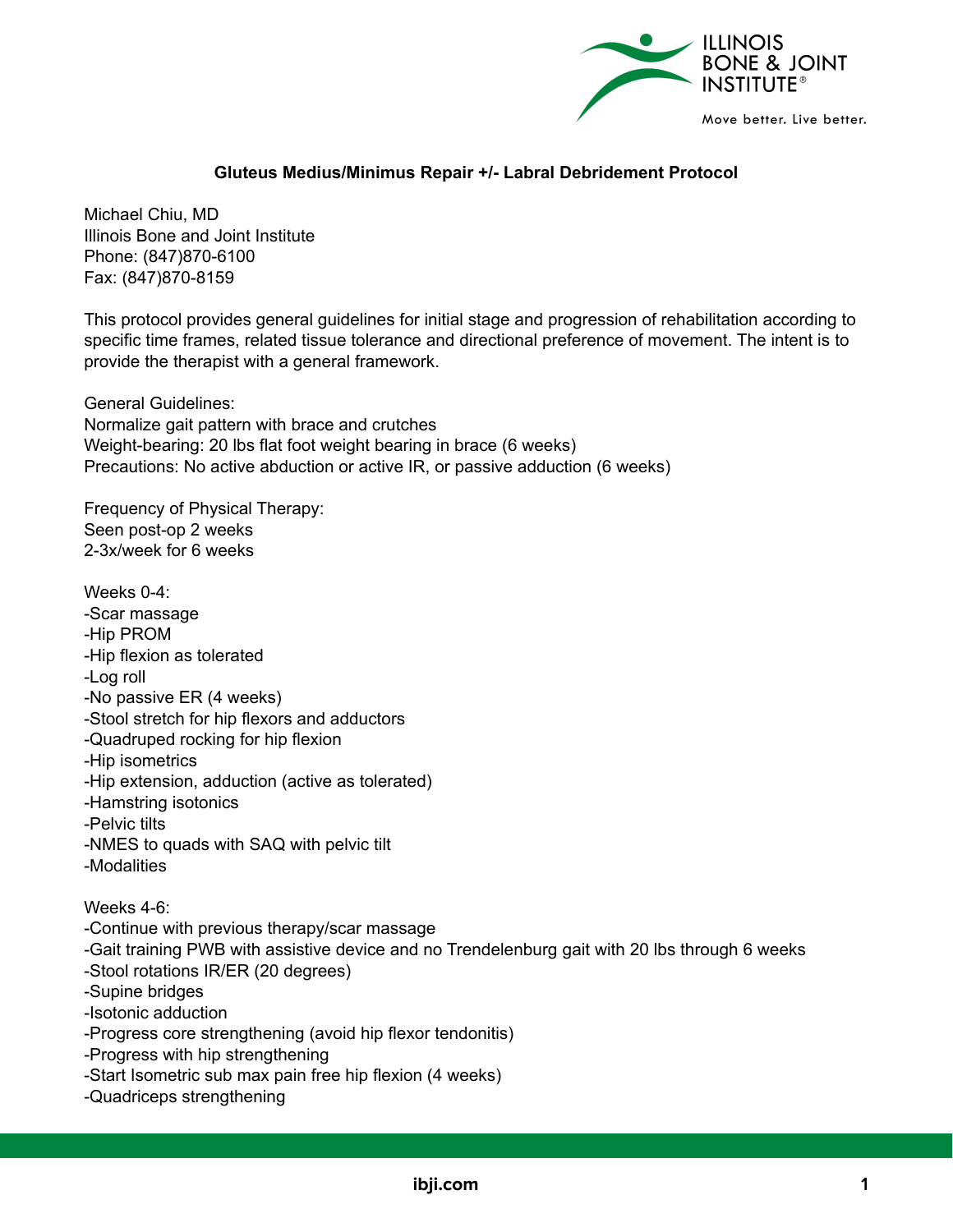

-Aqua therapy in low end of water

Weeks 6-8:

-Continue with previous therapy

-Gait training: increase weight bearing to 100% by 8 weeks with crutches and no Trendelenburg gait -progress with ROM

-Passive hip ER/IR: stool rotation ER/IR as tolerated. Standing on BAPS. Prone hip ER/IR

-Hip Joint mobs with mobilization belt if needed

-Lateral and inferior rotation: Prone posterior-anterior glides with rotation

-Progress core strengthening and avoid hip flexor tendonitis

Weeks 8-10

-Continue previous therapy

-Wean off crutches (2-1-0) without Trendelenburg gait and normalized gait

-Progress hip ROM

-Progress strengthening LE

-Hip isometrics for abduction and progress to isotonics

-Leg press (bilateral): Isokinetics- knee flexion/extension

-Progress core strengthening

-Begin proprioception/balance: balance board and single leg stance

-Bilateral cable column rotations

-Elliptical

Weeks 10-12:

-Continue with previous therapy

-Progress hip ROM

-Progress LE and core strengthening

-Hip PREs and hip machine: Unilateral Leg press, Unilateral cable column rotations, step downs

-Hip flexor, glute/piriformis, and IT band stretching, manual and self

-Progress balance and proprioception bilateral/unilateral, foam, dynadisc

-Treadmill side stepping form level surface holding on progressing to inclines until Glut. Medius has good strength

-Side stepping with Theraband

-Hip hiking on stair-master (week 12)

Weeks 12+:

-Progressive hip ROM and stretching

-Progressive LE and core strengthening

-Endurance activities around the hip

-Dynamic balance activities

-Treadmill running program

-Sport specific agility drills and plyometrics

3-6 months Re-evaluate (criteria for discharge) -Hip Outcome score